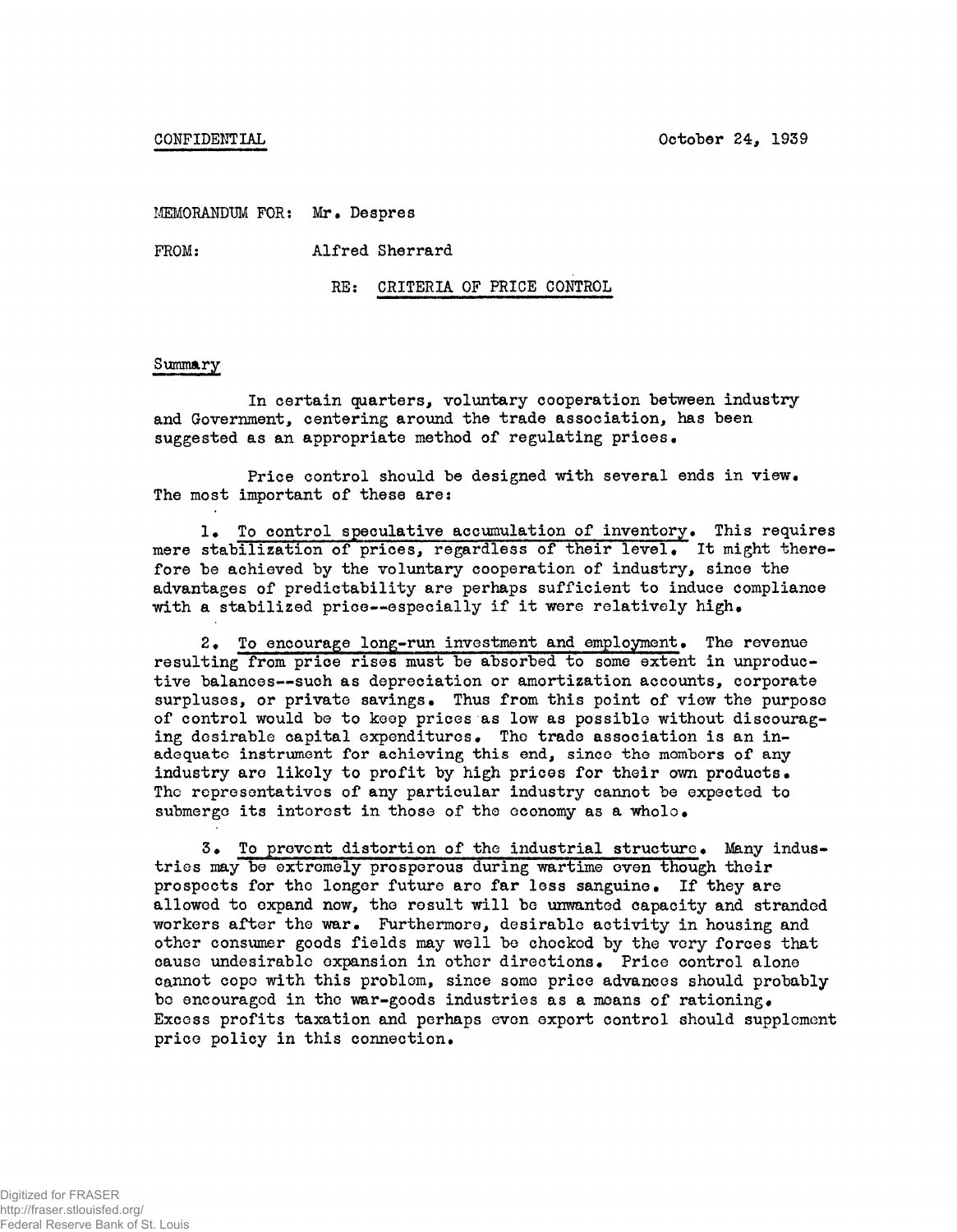Indirect pressure through such agencies as the FTC, the Anti-Trust Division, and perhaps even the TNEC is probably the most effective immediate approach to the price control problem. If a real war boom should develop, direct Government price regulation might be necessary, but it should be avoided as long as possible because of the administrative difficulties involved. Meanwhile the Government should avoid establishing any mechanism that it cannot control. In particular, it should avoid even the appearance of sanctioning prices established by producers in their own interest. Far better, in the absence of direct regulation, to allow business men to bear the onus before consumers and the general public for the price advances that they announce.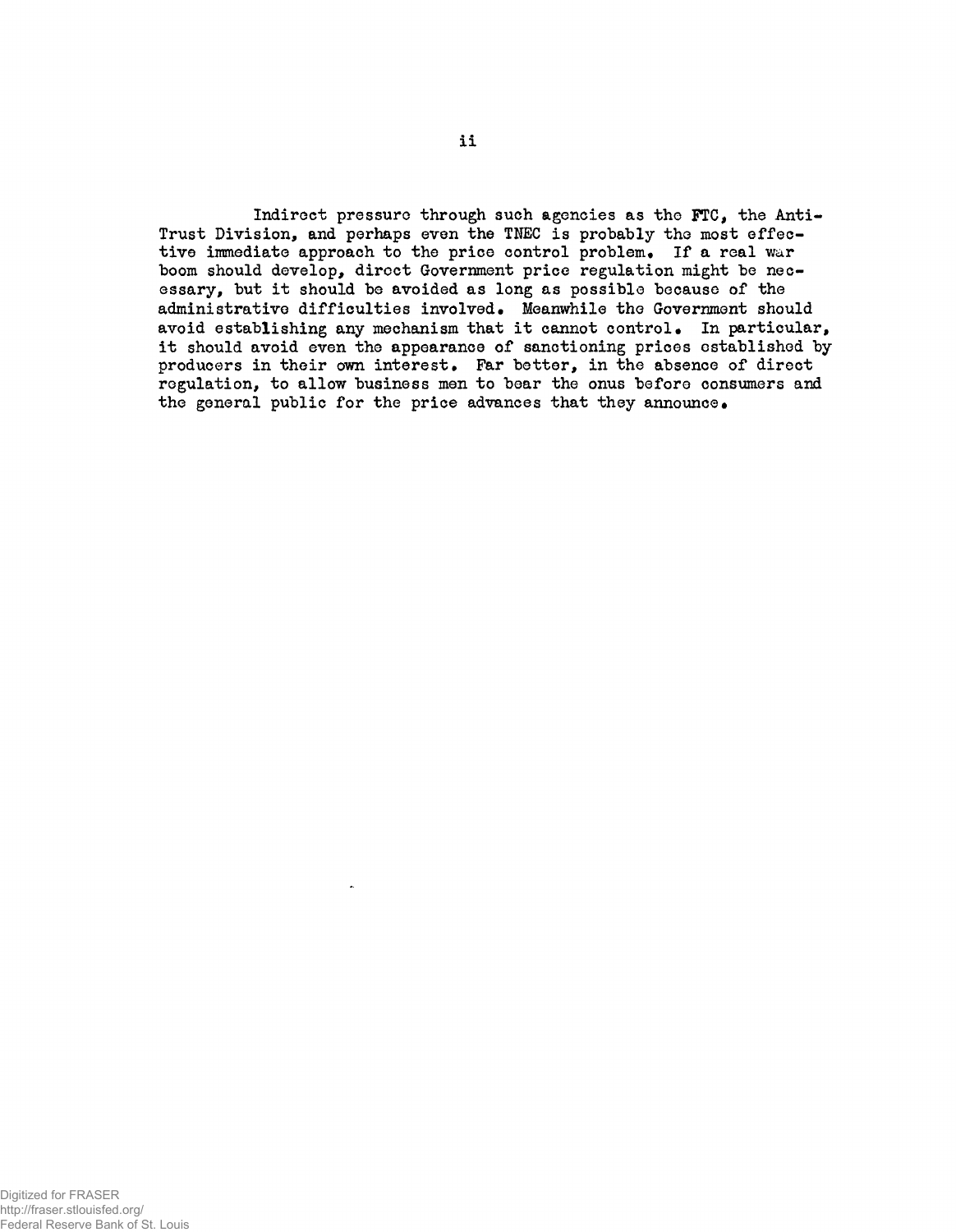CONFIDENTIAL

October 23, 1939 (Revised October 24)

MEMORANDUM FOR: Mr. Dospres

FROM: Alfred Sherrard

## RE: CRITERIA OF PRICE CONTROL

Since the outbreak of war in Europe, suggestions for the voluntary cooperation of industry and Government for the control of prices have again become prevalent. Most of these schemes, as in NRA days, give a central place to the trade associations, relying upon them largely for enforcement as well as for the formulation of standards. Such a method of regulation, entered into without clearly understood objectives, might well have highly dangerous consequences.

Price control under present conditions should be designed to serve several purposes. The most obvious aims are discussed below, but others could no doubt be added.

1• To control speculative accumulation of inventory• Inventory accumulation is a form of capital expenditure and, as such, a stimulant to business. The incentive to amass stocks of commodities is not high prices, however, but the expectation of rising prices. When this expectation no longer exists, speculators will sell in order to realize their paper profits. Such sales may even reverse the trend, creating an anticipation of falling prices and thus loading to further sales. Business activity based upon inventory accumulation is necessarily precarious, since an upward trend of prices cannot continue forever. Employment, being dependent upon production, therefore fluctuates violently during an inventory boom and collapse.

This aspect of the price control problem might be rather successfully handled through the voluntary cooperation of industry, since a mere stabilization of prices--at any level--would be sufficient. The advantages of predictability might be sufficient to insure compliance with a stabilized price--especially if it were relatively high.

Furthermore, if prices are to advance, a single sharp rise, with no further movement anticipated, is preferable, from the point of view of inventory speculation, to a scries of minor advances. This condition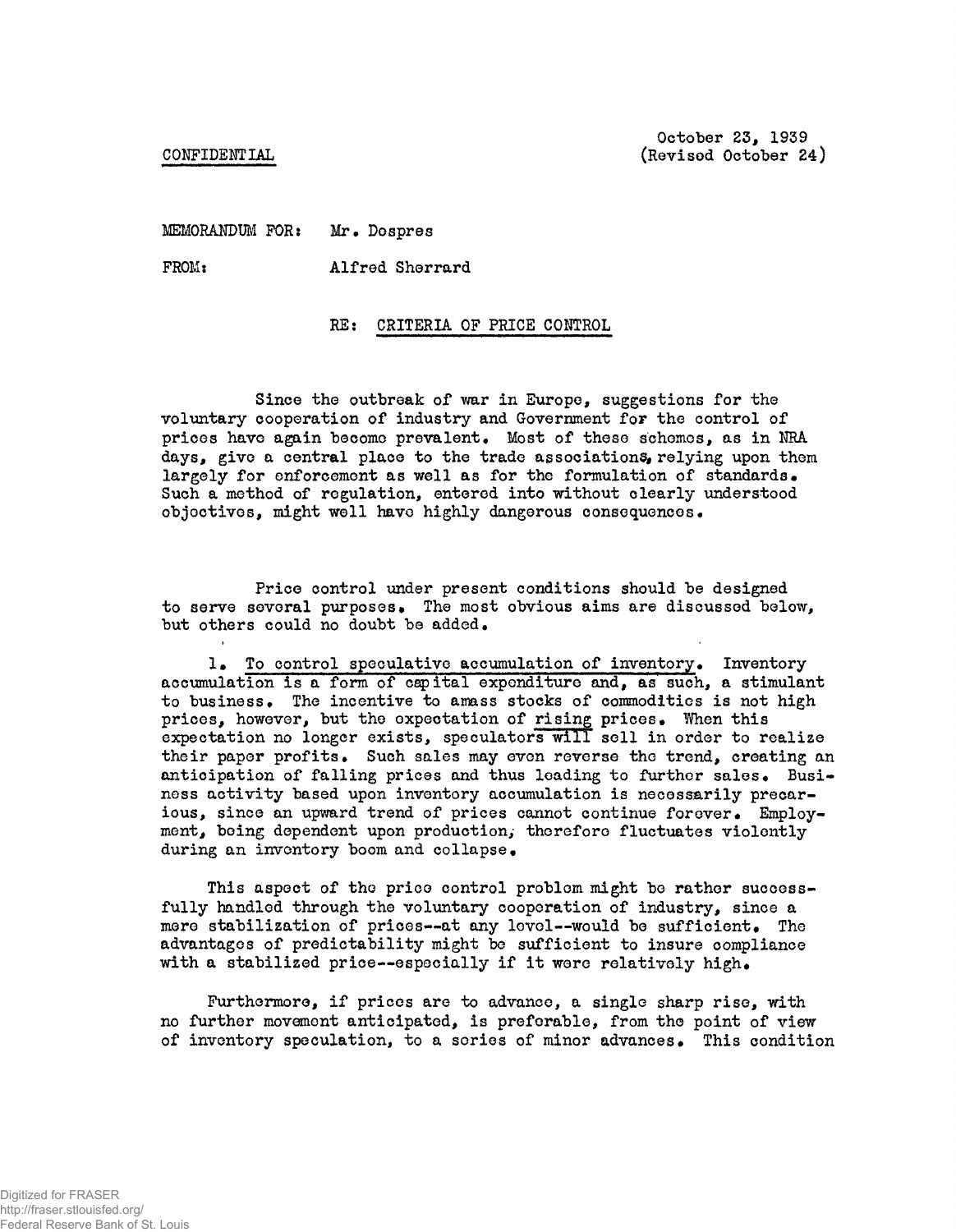might also be achieved through trade association activity encouraged by the Government, and should be welcome to most business men.

2. To encourage long-run investment and employment. As prices in general rise, the volume of goods and services, and therefore the volume of employment, represented by any given rate of consumer spending and capital goods purchases decreases. Thus if employment is to be maintained, the rate of expenditure—by consumers and producers together--must be increased.

To the extent that price advances represent increased direct costs-in particular, higher wages or lower productivity per worker--they probably lead to some expansion of consumer expenditure. To the extent, however, that they are absorbed by increased depreciation or amortization charges or retained earnings, there is no such offsetting contribution to incomes. If increased earnings are distributed as dividends, the effects will be intermediate; there will be some stimulus to consumption, but a largo part of the increased earnings will remain unspent. (Higher prices may also, of course, be explained by increased raw material costs. Raw material costs, however, may in turn be analyzed into wages, charges to various depreciation and amortization accounts, interest payments, and profit. In other words, the revenue derived from highor prices must-viewing the economy as a whole--find its way into one of theso categories and thus produce some combination of the results discussed above.)

In any case, consumer expenditure cannot expand sufficiently to maintain employment as prices rise. Thus increased capital outlays-either private or public--become necessary. Until the capacity of existing equipment is strained, a sufficient volume of private expenditure on capital goods is unlikely. The obstacles to large-scale public investment are formidable enough to suggest, therefore, the desirability of vigorous price control.

The purpose of control, from this point of view, would be to keep prices as low as possible without discouraging desirable private investment. (The criterion of desirable investment will be discussed in the next section.) For such a purpose, the trade association is clearly an inadequate instrument. To be sure, the members of any industry may benefit by low prices in all other industries, but they benefit even more by high prices for their own product. Nobody whose responsibility is primarily to one industry can in justice be expected to submerge its interest in that of the economy as a whole. Price regulation for the national welfare can be achieved only by an agency with national responsibility and with no obligations--pecuniary or emotional--to any particular firm or industry.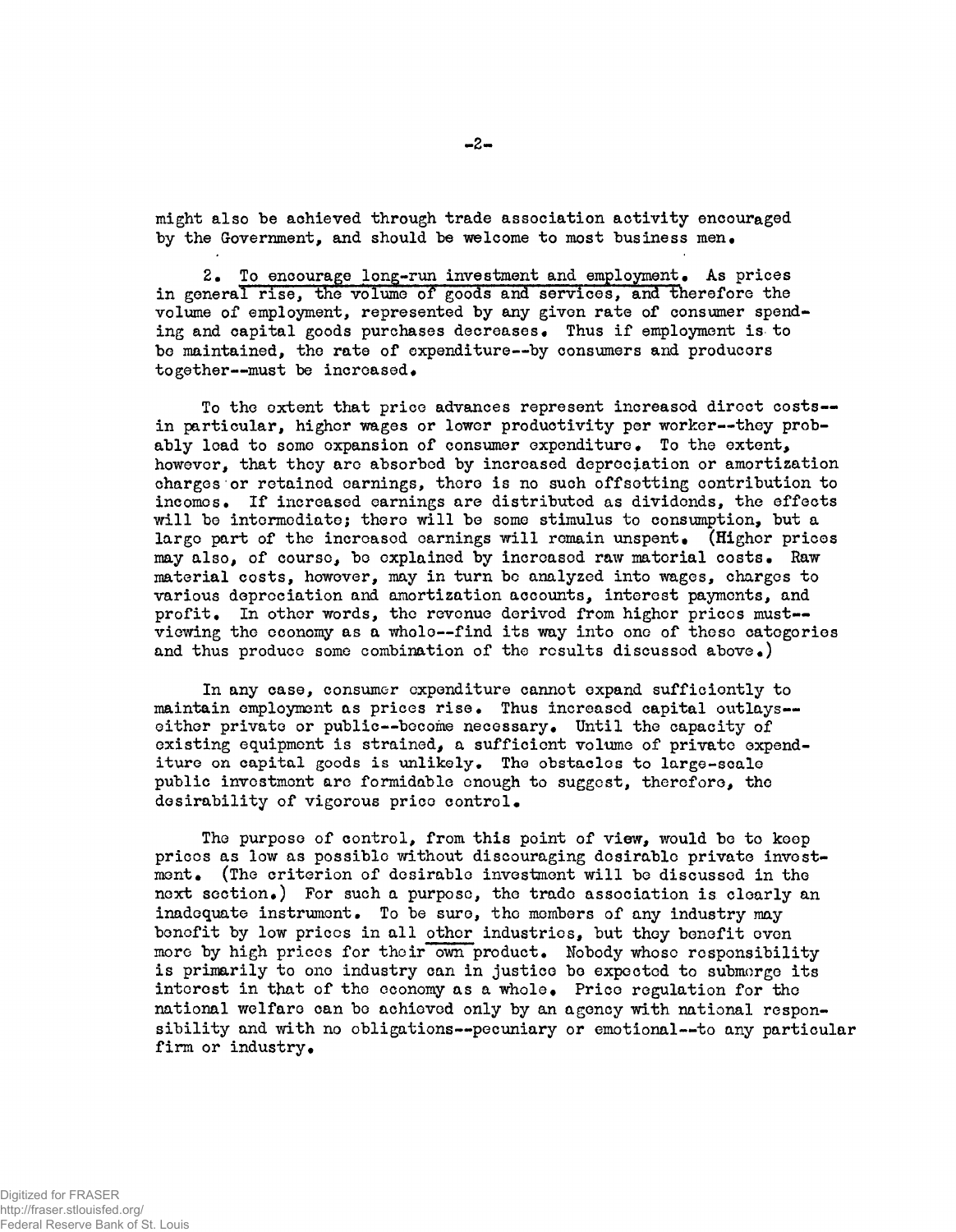3. To provent distortion of the industrial structure. In the present wartime situation, many industries may be extremely prosperous even though their prospects for the longer future are far from sanguine. Should those industries be allowed to expand in response to an ephemeral demand, grave problems of postwar readjustment will be created. Not only will excess capacity exist--in itself a waste of resources--but labor will be transferred to regions and occupations in which there will later be no jobs,

Under present circumstances this difficulty is accentuated because the very industries most likely to profit from an expansion of exports would profit further from their own cap ital expenditures. Steel, for example, is used for constructing steel mills; to the extent, therefore, that projects for increasing mill capacity are undertaken, the existing capacity is further strained and the impetus to oxpand is reinforced.

The negative aspect of undue development in some fields is the inhibition of desirable activity in others. As the prices of building materials rise, for example, in response to orders for plant expansion in the heavy industries, private housing activity will be retarded. This would be unfortumate not only because better living quarters are urgently wanted; it would also cause the unemployment of many building workers, especially in the smaller towns and in agricultural areas, who would be unable to transfer to industrial construction. A similar situation might be expected in most consumer goods fields.

This problem is rather more complex than those previously examined, and its remedy cannot be stated so simply. The most obvious suggestion is that prices of heavy industrial products should be kept down, so that the profits that would stimulate and partially finance plant expansion might be curtailed. If, however, demand at present prices is more than sufficient to absorb the maximum output of existing equipment, some rationing device must be found unless capacity is to be increased. Price advances are by far the simplest method of rationing, especially under conditions in which there is no desire to discriminate among customers. Rationing of exports might be defended as a desirable discrimination in favor of domestic purchasers. Similarly, price increases on products largely exported--implements of war, for example, if the present embargo is repealed--might well be encouraged.)

This apparent contradiction in aims suggests that price regulation must not be considered in isolation, but as part of a larger policy designed to minimize the ill effects of the European war upon our economy. In cases where price advances are allowed or encouraged, some other device--such as an excess profits tax--should be used to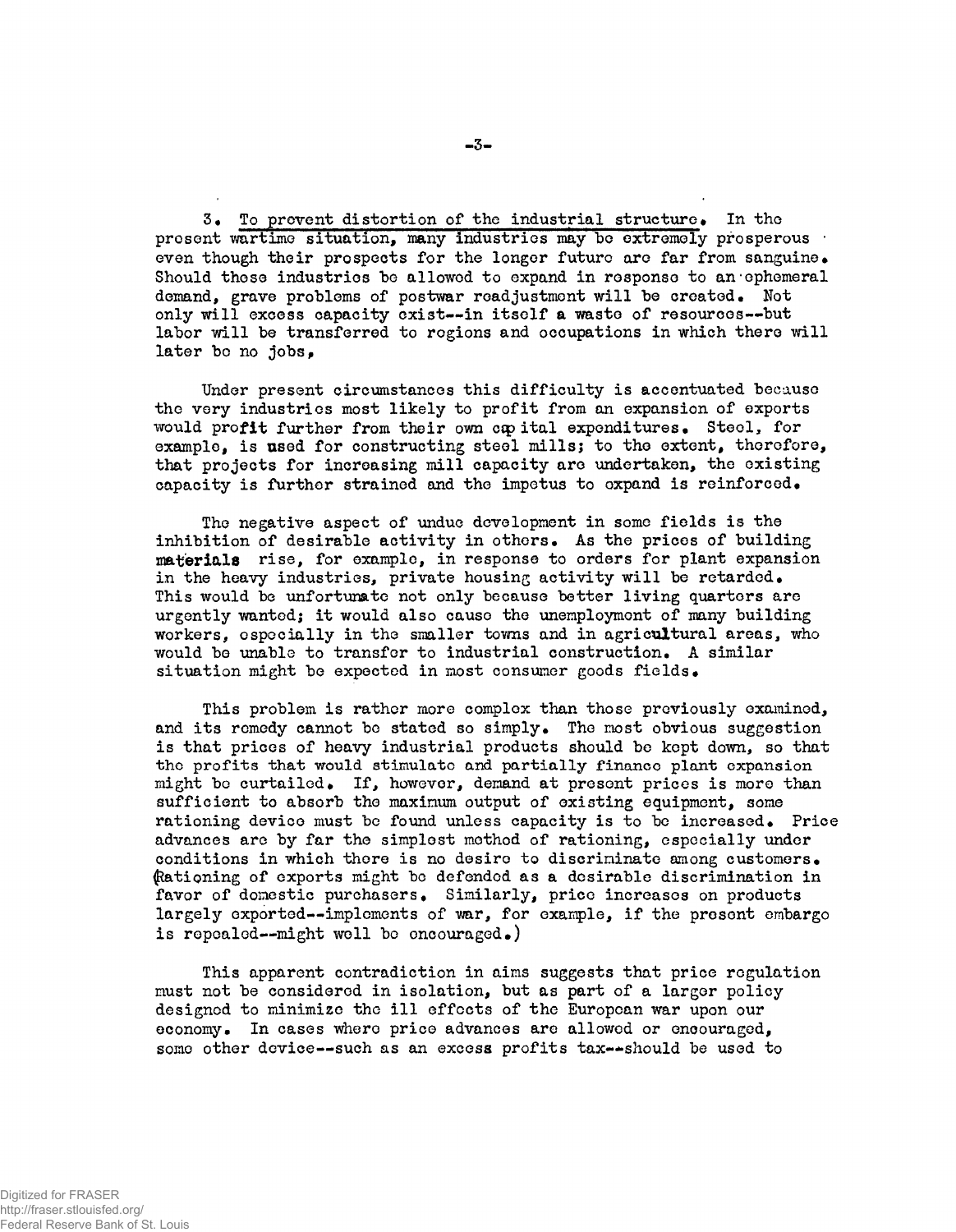prevent industrial distortion and the absorption of income into unproductive balances. Conversely, if prices are to be kept low in the face of rising demand, another method of allocating output among customers—possibly some form of export control--might be needed. Equity and expediency are sure to conflict at times if control is applied at only one level of the business structure, but they may usually be reconciled by a flexible policy applied simultaneously at several levels .

Direct governmental price regulation is probably too cumbersome to be worth introducing except at a time of actual economic crisis . Perhaps the most effective technique for handling the present situation would be an intensification of effort by already existing agencies. The heavy industries, which are the area of most immediate concern, are sufficiently replete with skeletal anomolics in their bank vaults to be fairly susceptible, perhaps, to a pressure-by-insinuation applied through the Anti-Trust Division, the FTC, and conceivably the TNEC. The position of the Federal Government as an important purchaser of many industrial products might provide leverage for similar indirect influence.

If coordination among the agoncies concerned with price control soems nocessary, it could be achioved moro effectively through an interdepartmental committee than through a grandiose new Authority unfamiliar with the work that has already been done.

It must be emphasized, however, that no form of indirect pressure would be sufficient to combat price inflation if a real boom in the war industries should occur. Furthermoro, no close approach to an ideal price pattern with respect to the desirable long-run allocation of resources can be expected to result from such a policy of mere opportunism. Direct price regulation, nonetheless, presents such major administrative difficulties, that it should be introduced only when less cumbersome methods appear completely inadequate. Meanwhile, however, tho Government should avoid establishing any mechanism that it cannot control. In particular, it should avoid even the appearance of sanctioning prices established by producers in their own interest. Far better, in the absence of direct regulation, to allow business men to bear the onus before consumers and the general public for the price advances that they announce. The illusion of self-regulation is simply another form of the fallacy that a man is the best judge in his own case.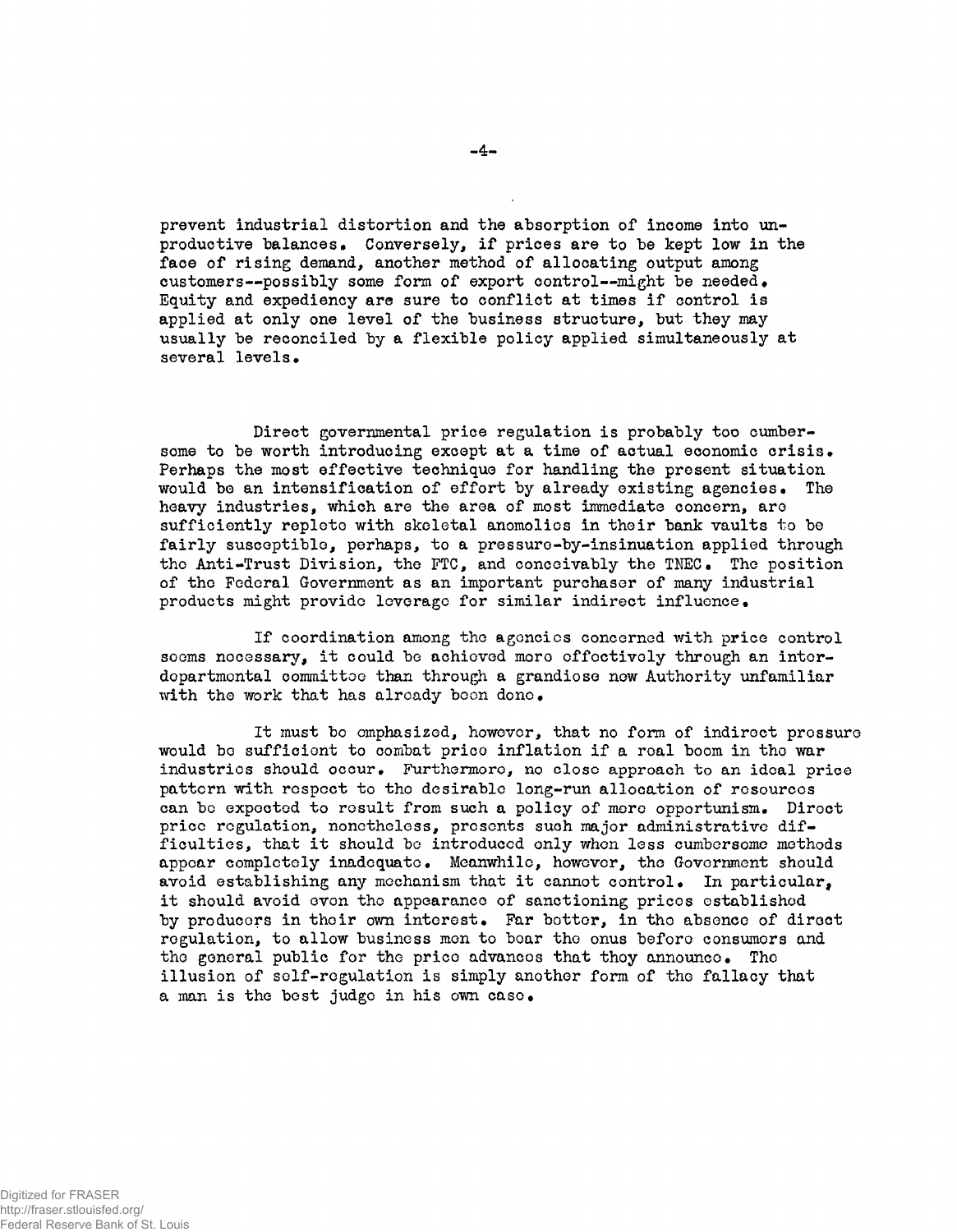**( In millions of dollars)** 

|                                                                             |                           | United Kingdom.<br>France, and<br><b>Eritish Empire</b> | Germany.<br>Italy.<br>and U.S.S.R. | Smaller<br>European | Non-<br>European   United<br>Countries Neutrals   Kingdom France |       |           |                                                                           |     |     |                    |                            |     |                          |                            |                  |                                                                                                |                |             | Non-European |           |  |
|-----------------------------------------------------------------------------|---------------------------|---------------------------------------------------------|------------------------------------|---------------------|------------------------------------------------------------------|-------|-----------|---------------------------------------------------------------------------|-----|-----|--------------------|----------------------------|-----|--------------------------|----------------------------|------------------|------------------------------------------------------------------------------------------------|----------------|-------------|--------------|-----------|--|
|                                                                             | World<br>(outside<br>U.S. |                                                         |                                    |                     |                                                                  |       |           | United Kingdom, France, and British Empire<br>British British Australia & |     |     |                    | Germany, Italy, & U.S.S.R. |     |                          | Smaller European Countries |                  |                                                                                                |                | Neutrals    |              |           |  |
|                                                                             |                           |                                                         |                                    |                     |                                                                  |       |           | Canada India                                                              |     |     | Africa New Zealand |                            |     |                          |                            |                  | Germany   Italy   U.S.S.R.   Belgium Netherlands Switzerland Sweden   Other   America   Others |                |             | Latin        | AII       |  |
| Gold Reserves                                                               |                           |                                                         |                                    |                     |                                                                  |       |           |                                                                           |     |     |                    |                            |     |                          |                            |                  |                                                                                                |                |             |              |           |  |
| Under earmark at New York                                                   | 1,131                     | 252                                                     |                                    | 831                 | 48                                                               |       | 252       |                                                                           |     |     |                    |                            |     |                          | 220                        | 314              | 185                                                                                            | 88             | 25          | 43           | -5        |  |
| Other                                                                       | 10,608                    | 5,488                                                   | 1,372                              | 2,765               | 983                                                              | 2,000 | 2,748     | 218                                                                       | 274 | 222 | 26                 | 29                         | 193 | 1,150                    | 411                        | 455              | 400                                                                                            | 267            | 1,231       | 609          | 374       |  |
| Total                                                                       | TI,739                    | 5,740                                                   | 1,372                              | 3,596               | 1,031                                                            | 2,000 | 3,000     | 218                                                                       | 274 | 222 | 26                 | 29                         | 193 | 1,150                    | 63T                        | 769              | 585                                                                                            | 355            | 1,256       | -652         | 379       |  |
| Dollar Balances                                                             |                           |                                                         |                                    |                     |                                                                  |       |           |                                                                           |     |     |                    |                            |     |                          |                            |                  |                                                                                                |                |             |              |           |  |
| Official                                                                    | 445                       | 132                                                     | -5                                 | 265                 | 43                                                               | 54    | 28        | 50                                                                        |     |     |                    | -1                         |     |                          | -4                         | $\ddot{\bullet}$ | 80                                                                                             | 153            | 24          | 25           | 18        |  |
| Private                                                                     | 2,460                     | 1,137                                                   | 21                                 | 605                 | 697                                                              | 540   | 288       | 306                                                                       |     |     |                    | 10                         | 11  | $\overline{\phantom{a}}$ | 100                        | 155              | 204                                                                                            | $\overline{7}$ | 139         | 365          | 332       |  |
| <b>Total</b>                                                                | 2,905                     | 1,269                                                   | 26                                 | 870                 | 740                                                              | 594   | 316       | 356                                                                       |     |     |                    | π                          | п   |                          | 104                        | 759              | 284                                                                                            | 160            | 163         | 390          | 350       |  |
| American Investments                                                        |                           |                                                         |                                    |                     |                                                                  |       |           |                                                                           |     |     |                    |                            |     |                          |                            |                  |                                                                                                |                |             |              |           |  |
| Securities readily negotiable                                               |                           |                                                         |                                    |                     |                                                                  |       |           |                                                                           |     |     |                    |                            |     |                          |                            |                  |                                                                                                |                |             |              |           |  |
| Common stocks (market value)                                                | 2.055                     | 1,060                                                   |                                    | 630                 | 365                                                              | 530   | 135       | 395                                                                       |     |     |                    |                            |     |                          |                            | 275              | 290                                                                                            |                | 65          | -30          | 335       |  |
| Preferred stocks (market                                                    |                           |                                                         |                                    |                     |                                                                  |       |           |                                                                           |     |     |                    |                            |     |                          |                            |                  |                                                                                                |                |             |              |           |  |
| value)                                                                      | 310                       | 200                                                     |                                    | 85                  | 25                                                               | 120   | 15        | 65                                                                        |     |     |                    |                            |     |                          |                            | 25               | 30                                                                                             |                | 30          | -5           | -20       |  |
| Bonds (market value)                                                        | 455                       | 160                                                     |                                    | 265                 | 30                                                               | 80    | 40        | 40                                                                        |     |     |                    |                            |     |                          |                            | 175              | 55                                                                                             |                | 35<br>130   | - 5          | 25<br>380 |  |
| Total (market value)                                                        | 2,820                     | 1,420                                                   |                                    | 980                 | 420                                                              | 730   | 190       | 500                                                                       |     |     |                    |                            |     |                          |                            | 475              | 375                                                                                            |                |             | क            |           |  |
| Investments not readily<br>negotiable (various bases of<br>$v$ alue)        |                           |                                                         |                                    |                     |                                                                  |       |           |                                                                           |     |     |                    |                            |     |                          |                            |                  |                                                                                                |                |             |              |           |  |
| Direct investments (book                                                    |                           |                                                         |                                    |                     |                                                                  |       |           |                                                                           |     |     |                    |                            |     |                          |                            |                  |                                                                                                |                |             |              |           |  |
| value)                                                                      | 1,680                     | 1,185                                                   |                                    | 425                 | 70                                                               | 755   | 25        | 405                                                                       |     |     |                    |                            |     |                          |                            | 250              | 100                                                                                            |                | 75          | -5           | 65        |  |
| Other investments (various                                                  |                           |                                                         |                                    |                     |                                                                  |       |           |                                                                           |     |     |                    |                            |     |                          |                            |                  |                                                                                                |                |             | 10           | 115       |  |
| bases of value)<br>Total (various                                           | 760                       | 390                                                     |                                    | 245                 | 125                                                              | 165   | 55        | 170                                                                       |     |     |                    |                            |     |                          |                            | 130              | 70                                                                                             |                | 45          |              |           |  |
| bases of value)                                                             | 2,440                     | 1,575                                                   |                                    | 670                 | 195                                                              | 920   | 80        | 575                                                                       |     |     |                    |                            |     |                          |                            | 380              | 170                                                                                            |                | 120         | 15           | 180       |  |
| Grand Total (various                                                        |                           |                                                         |                                    |                     |                                                                  |       |           |                                                                           |     |     |                    |                            |     |                          |                            |                  |                                                                                                |                |             |              |           |  |
| bases of value)                                                             | 5,260                     | 2,995                                                   |                                    | 1,650               | 615                                                              | 1,650 | 270       | 1.075                                                                     |     |     |                    |                            |     |                          |                            | 855              | 545                                                                                            |                | 250         | 55           | 560       |  |
| GOLD, DOLLAR BALANCES, AND AMERICAN                                         |                           |                                                         |                                    |                     |                                                                  |       |           |                                                                           |     |     |                    |                            |     |                          |                            |                  |                                                                                                |                |             |              |           |  |
| SECURITIES (readily negotiable)                                             | 17,464                    | 8,429                                                   | 1.398                              | 5.446               | 2,191                                                            | 3.324 | 3.506     | 1.074                                                                     | 277 | 222 |                    |                            | 204 | 1,154                    | 735                        | 1.403            | 1.244                                                                                          | 515            | 1.549 1.082 |              | 1,109     |  |
|                                                                             |                           |                                                         |                                    |                     |                                                                  |       |           |                                                                           |     |     |                    |                            |     |                          |                            |                  |                                                                                                |                |             |              |           |  |
| GOLD, DOLLAR BALANCES, AND AMERICAN<br><b>INVESTMENTS (includes invest-</b> |                           |                                                         |                                    |                     |                                                                  |       |           |                                                                           |     |     |                    |                            |     |                          |                            |                  |                                                                                                |                |             |              |           |  |
| ments not readily negotiable)                                               | 19,904                    | 10,004                                                  | 1,398                              | 6,116               | 2,386                                                            | 4.244 | 586<br>3. | 1.649                                                                     | 277 | 222 |                    |                            | 204 | 1,154                    | 735                        | 1,783            | 1,414                                                                                          | 515            | 1,669       | 1.097        | 1,289     |  |
|                                                                             |                           |                                                         |                                    |                     |                                                                  |       |           |                                                                           |     |     |                    |                            |     |                          |                            |                  |                                                                                                |                |             |              |           |  |
|                                                                             |                           |                                                         |                                    |                     |                                                                  |       |           |                                                                           |     |     |                    |                            |     |                          |                            |                  |                                                                                                |                |             |              |           |  |
|                                                                             | 1,145                     | $747*$                                                  | 176                                |                     |                                                                  |       |           |                                                                           |     |     | 61                 |                            |     | 176                      |                            |                  |                                                                                                |                |             |              | 116       |  |
| Annual Gold Production - 1938                                               |                           |                                                         |                                    |                     |                                                                  |       |           |                                                                           |     |     |                    |                            |     |                          |                            |                  |                                                                                                |                |             |              |           |  |

**f** Small amounts not shown separately in available sources.

**• Includes #20 millions of British Empire production outside regions shown separately.** 

Gold reserves: Figures are for various report dates mear the end of August except that in certain instances where complete reports were not available for a recent date figures were estimated, notably in case of United Kingdom, France, and U.S.S.R. Dollar balances: Figures reported for August 30 except that holdings by countries were partly estimated in certain cases, notably sweden, perkium, and cher surope. Foreign investments: Based upon Department of Commerce estimates, with adjustment for recent changes. Gold production: 1938 figures partly estimated in certain cases, notably U.S.S.R.